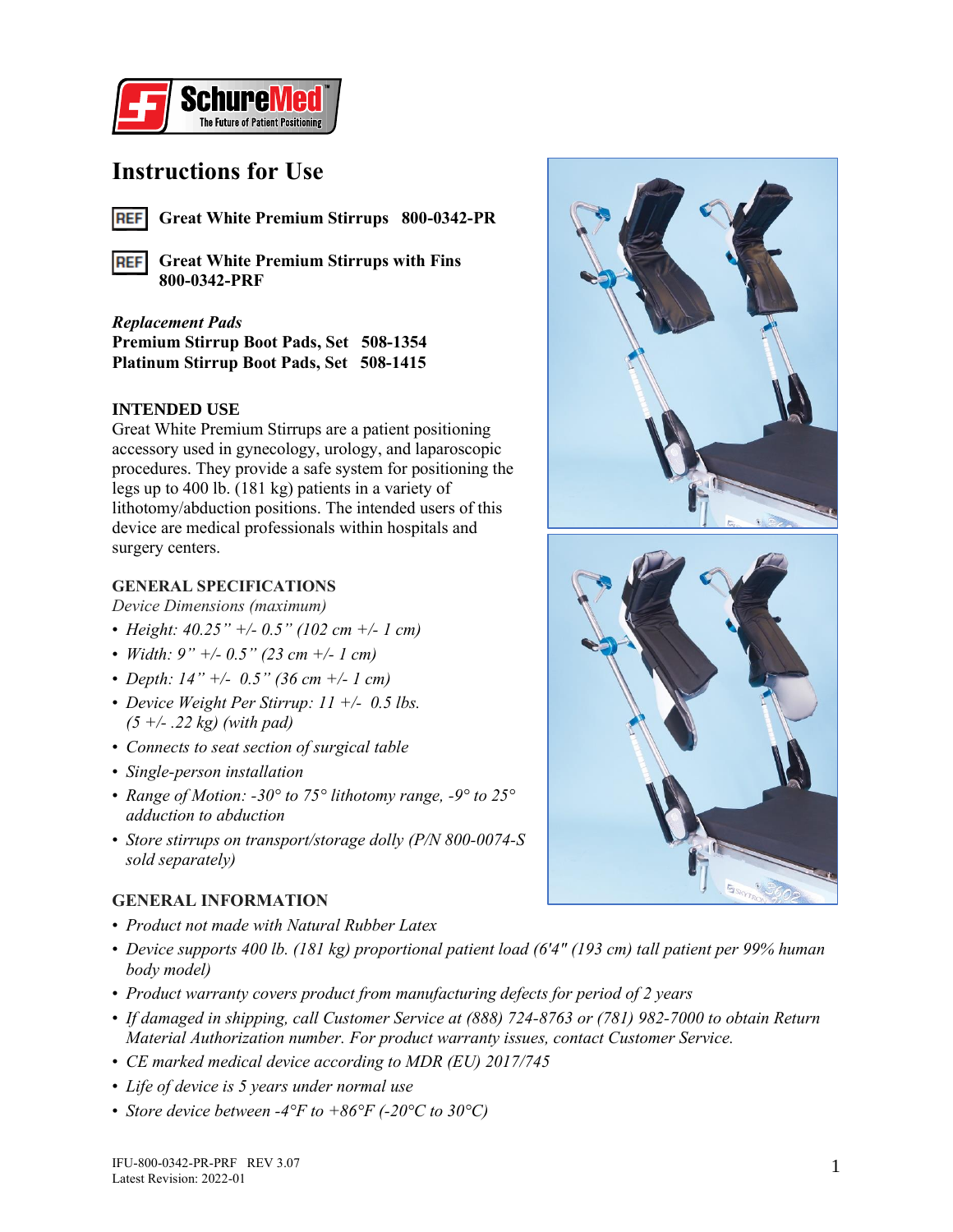#### **INSTRUCTIONS**

Become familiar with patient positioning device's features before use with patient. Always practice on a nurse, physician or appropriate volunteer prior to using clinically.

## **INSTRUCTIONS**

- *1. Attach SpringLoc Clamps P/N 800-0338 on accessory rails in same location on opposite sides of surgical table at patient's hip joints.*
- *2. Prior to placing device into SpringLoc Clamp, identify patient's left and right side stirrup indicated on boot label.*



*3. Insert stirrup blades into clamps. Tighten clamps by turning handle to the right.*



*4. Ensure patient is positioned on surgical table in accordance with procedure and surgeon requirements.*

*WARNING!! To prevent patient or operator injury from inadvertent stirrup movement, securely tighten accessory clamp and boot clamp.*



*(1) Trigger Handle (2) Free Floating Boot Pivot (3) Boot Clamp*

*5. Support patient's leg by grasping heel in one hand and underside of knee with other hand. Gently flex knees and transfer leg into boot, then secure boot straps.*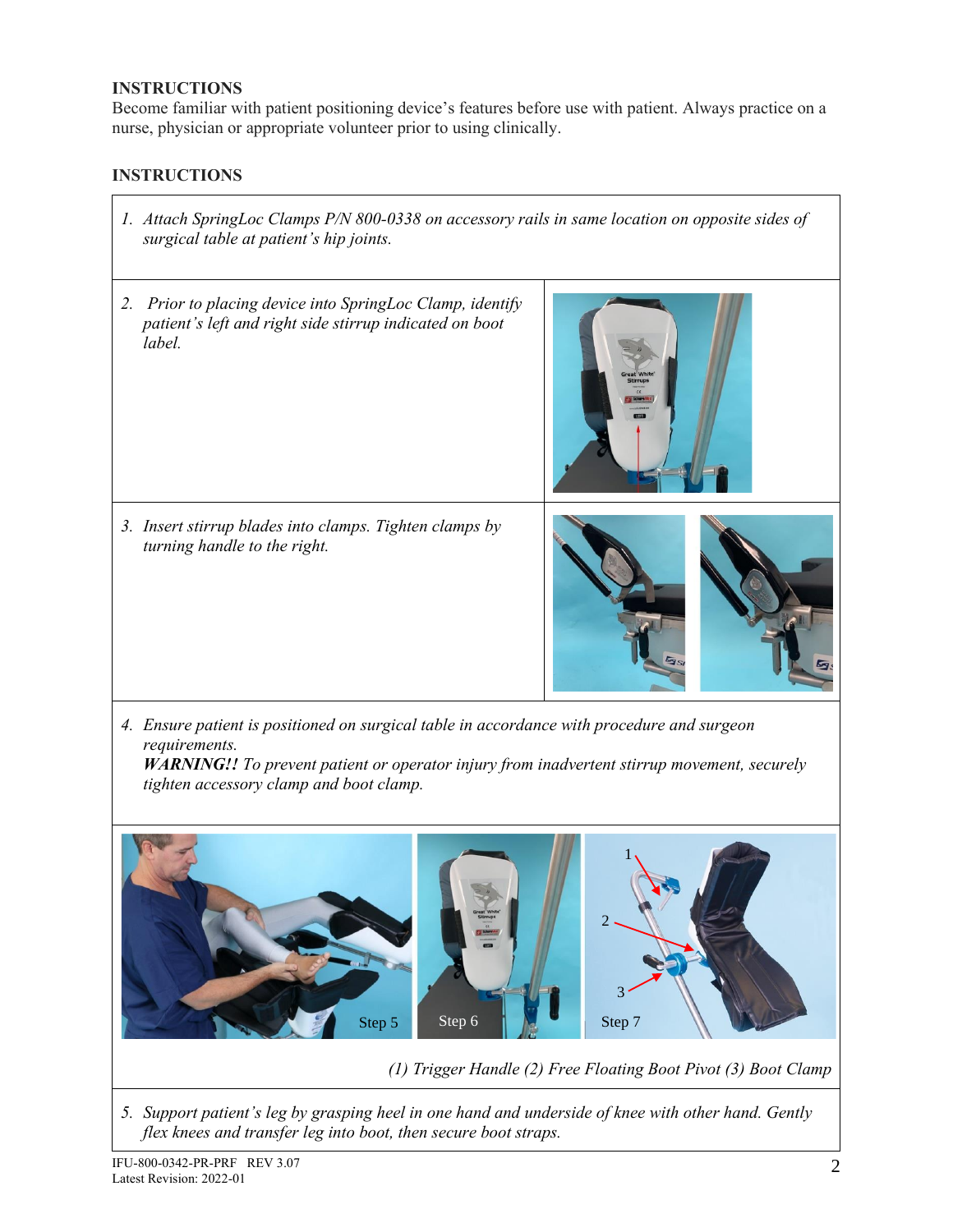- *6. To achieve appropriate leg/foot position, loosen boot clamp. Adjust boot to desired position and re-tighten clamp. Ensure patient's heels are securely seated in boot heels.*
- *7. To achieve appropriate lithotomy and abduction positions, squeeze trigger, adjust to desired position and release to lock.*

*Note: Free-floating boot is designed to rotate about pivot shown above through-out the full range of motion, reducing risk of superficial nerve injury.*

#### **TAKE DOWN**

- *1. Loosen clamps and remove stirrups by lifting them out of clamps*
- *2. Remove accessory clamps from side rails*

#### **COMPONENT OVERVIEW**

Great White Premium Stirrups and Great White Premium Stirrups with Fins provide a safe system for positioning the legs up to 400 lb. (181 kg) patients in a variety of lithotomy/abduction positions.

*Other required products for use:* **800-0338** SpringLoc Clamp (US) **800-0338-EU** SpringLoc Clamp (EU) **800-0338-JPN** SpringLoc Clamp (JPN) **800-0338-SWISS** SpringLoc Clamp (SWISS)

*Replacement Pads:* **508-1354** Premium Stirrup Boot Pads, Set **508-1415** Platinum Stirrup Boot Pads, Set

#### **DISPOSAL**

- *General - Prevent infection by cleaning and disinfecting product before disposal*
- *Packaging - Dispose packaging material via household waste according to national requirements*
- *SchureMed accepts back used or retired products - or dispose of product in accordance with national requirements*

# **PRODUCT USE WARNINGS**

*WARNING! Maximum load should not exceed appropriate proportion of a patient weighing 400 lbs. (181 kg). Use care with low-maximum load capacity surgical tables that accessory rails are not overloaded.* 

*WARNING! Hazards result from incorrect use. Strictly follow instructions for use with your Operating Table system.*

*WARNING! Surgical table load capacities may be less. Never overload a surgical table. Device is intended for mounting on side of a rail of a surgical table only.*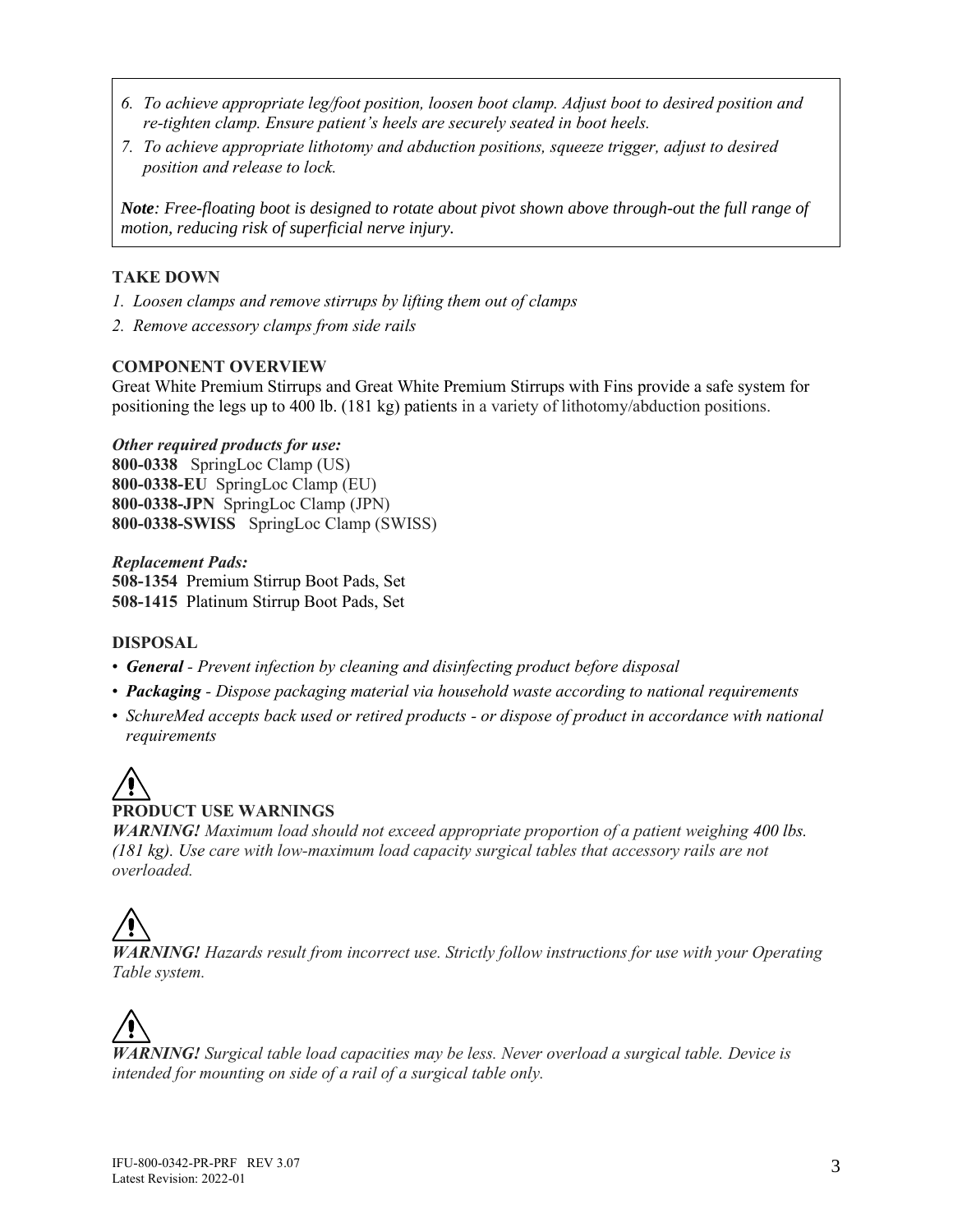*WARNING! Do not reuse device if there are obvious signs of damage or functional issues. Consult manufacturer before reusing.*

#### **CLEANING RECOMMENDATION**

Follow current Association of periOperative Registered Nurses Journal Guidelines for proper cleaning and disinfection procedure.



*Adhere to standards for blood-borne pathogens from the Occupational Safety and Health Administration. Use recommended protective clothing, gloves, masks and eye protection to clean accessory.*

#### **CAUTION**

Strictly read/follow manufacturer's directions for cleaning fluids. DO NOT use cleaners containing phenolics.

- *1. Remove major contaminants from accessory with disposable materials. Follow appropriate bio-hazard waste disposal procedures.*
- *2. Apply cleaning fluid liberally to entire accessory and wipe with clean, lint-free cloth until all moisture and cleaning fluid is removed from accessory*
- *3. Let accessory dry*

#### **USER NOTICE**

*Any serious incident that has occurred in relation to the device should be reported to the manufacturer and the competent authority of the Member State in which the user and/or patient is established.*

I UDI I Basic UDI-DI: 081001460F0040DU

#### **eIFU Language Versions**

To download and print the Instructions for Use, please go to [http://www.schuremed.com/schuremed-eifu.](http://www.schuremed.com/schuremed-eifu)

#### **Symbol Glossary**

| Symbol     | Title                                                  | <b>Symbol Description</b>                                                                                                                                                                                                                               |
|------------|--------------------------------------------------------|---------------------------------------------------------------------------------------------------------------------------------------------------------------------------------------------------------------------------------------------------------|
|            | Manufacturer                                           | Indicates the medical device manufacturer.                                                                                                                                                                                                              |
| EC REP     | Authorized Representative in<br>the European Community | Indicates the authorized representative in the european community.                                                                                                                                                                                      |
|            | Use-by Date                                            | Indicates the date after which the medical device is not to be used.                                                                                                                                                                                    |
| <b>LOT</b> | <b>Batch Code</b>                                      | Indicates the manufacturer's batch code so that the batch or lot can be identified.                                                                                                                                                                     |
| <b>REF</b> | Catalogue or Item Number                               | Indicates the manufacturer's catalogue or item number so that the medical device can be identified.                                                                                                                                                     |
| <b>SN</b>  | Serial Number                                          | Indicates the manufacturer's serial number so that a specific medical device can be identified.                                                                                                                                                         |
|            | Caution                                                | To indicate that caution is necessary when operating the device or control close to where the<br>symbol is placed, or to indicate that the current situation needs operator awareness or operator<br>action in order to avoid undesirable consequences. |
| <b>MD</b>  | <b>Medical Device</b>                                  | Indicates the item is a medical device.                                                                                                                                                                                                                 |
| UDI        | Unique Device Identifier                               | Indicates a barcode as containing unique device identifier information.                                                                                                                                                                                 |
| C€         | <b>CE Marking</b>                                      | European Conformity.                                                                                                                                                                                                                                    |
| X)         | <b>Single Patient Use</b>                              | Indicates the item is a single patient use medical device.                                                                                                                                                                                              |